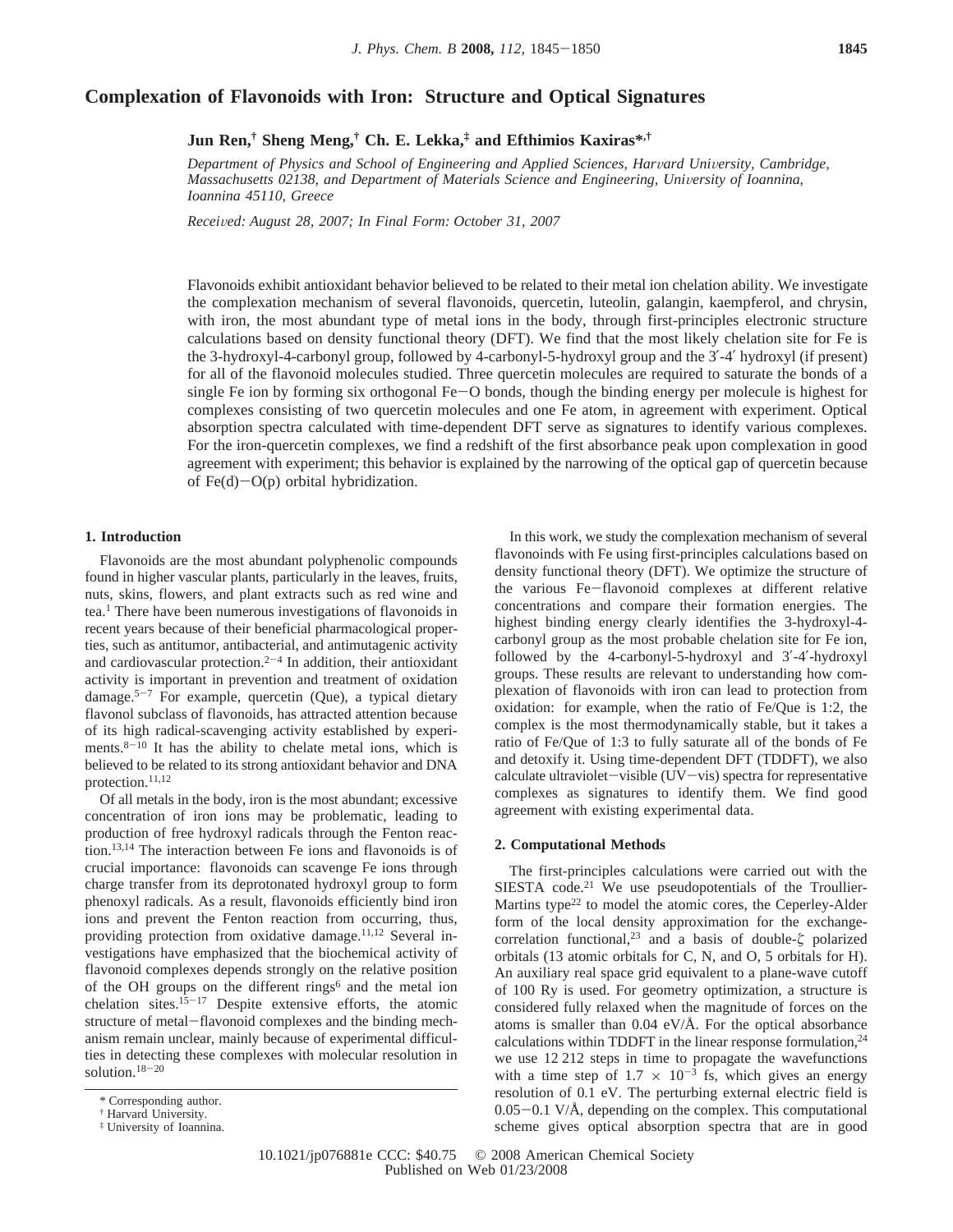

Figure 1. Geometry of a single quercetin molecule (inset: with C, H, and O atoms shown as gray, white, and red spheres) and the corresponding UV-vis spectrum calculated from TDDFT. The two vertical gray lines represent the peak positions and amplitudes in the experimental spectrum.

agreement with experiment for a range of biologically relevant molecules such as DNA bases.25 All calculations are performed in vacuum and for neutral Fe-flavonoid complexes only; these restrictions, however, do not imply that the flavonoid molecules and Fe atoms are in the neutral state before the reaction that forms the complex. Indeed, the calculations reported here can provide useful insight for complexes obtained from reactions between charged components and for solvated complexes, as we explain in the following sections.

## **3. Structural Properties of Complexes**

We have studied several flavonoid molecules and their respective complexation properties with iron, including quercetin, luteolin (Lut), kaempferol (Kae), galangin (Gal), and chrysin (Chr). A flavonoid molecule in general is composed of two aromatic rings (*A* and *B*) and an oxygenated heterocyclic ring (*C*), as shown in Figure 1 (inset) for quercetin, the 3,5,7,3′,4′-pentahydroxyflavonol. Other flavonoids only differ in the number and sites of OH groups they contain. For instance, luteolin has four OH at the 5,7,3′,4′ sites; kaempferol has OH at the 3,5,7,4′ sites; galangin has OH at the 3,5,7 sites; and chrysin has the smallest number of OH groups, two only, at the 5 and 7 sites. We select these flavonoids to study, because they show very different ion chelation abilities in experiment, related to the number and specific sites of OH groups in their molecular structure.

We will analyze in detail the structure and properties of quercetin, which has the largest number of OH groups, and thus has the highest degree of variability in terms of complexation with metals. For the other flavonoids considered here, we will mostly point out the differences and similarities with quercetin. In the geometry of quercetin obtained from structural optimization, the hydrogen atoms in the hydroxyl groups at positions 3, 5, and 4′ are arranged so as to allow for hydrogen bond formation to the nearby O atoms (of the doubly bonded O at position 4, and of the hydroxyl group at position 3′). The calculated bond length between C4=O4 is 1.279 Å [1.267 Å], between C10 $\sim$ C4 is 1.419 Å [1.418 Å], and between C2 $\sim$ C1' is 1.456 Å [1.479 Å]; these are all in good agreement with the corresponding experimental values<sup>26</sup> given in square brackets.

In considering the complexation mechanisms, we need to account for changes in the flavonoid structures involving the removal of H atoms from OH units to which the Fe atom is bonded. To this end, we must define the relevant chemical potential for the removed H atoms, the energy of which must be calculated within the same formalism as all other energy values for a meaningful comparison.<sup>27</sup> We considered two choices for the relevant chemical potentials: The first H reservoir corresponds to  $H_2$  molecules and the second to  $H_2O$ molecules. Specifically, when H atoms are removed from a flavonoid molecule, they become part of a  $H_2$  molecule for the first reservoir choice, with an energy gain of 2.34 eV per H atom, which is half of the binding energy of the  $H_2$  molecule from our calculation. For this choice of reservoir, the binding energy of the complex is defined as

$$
E_{\rm b} = E_{\rm total} - n_{\rm Fe} E_{\rm Fe} - n_{\rm Que} E_{\rm Que} + n_{\rm H} E_{\rm H} + n_{\rm H} \frac{1}{2} E_{H_2} \tag{1}
$$

where  $E_{\text{total}}$  is the total energy of the complex and  $E_{\text{X}}$ ,  $n_{\text{X}}$ , are the energy and number of species X involved in the complexation reaction ( $X = Fe$ , Que, H); in particular,  $n_H$  is the number of H atoms missing from the neutral Que molecules after complexation, and  $E_{\text{H}_2}$  is the binding energy per  $\text{H}_2$ molecule. For the second reservoir, the removed H atoms become part of a  $H_2O$  molecule; in this case, we take the energy of an isolated H plus half of the H' and 'OH recombination energy (6.07 eV) as the reference for the removed H atoms, which gives an energy gain of 3.04 eV per H atom. By analogy to the first choice of reservoir, the binding energy of the complex with this second reservoir choice is defined as

$$
E'_{\rm b} = E_{\rm total} - n_{\rm Fe} E_{\rm Fe} - n_{\rm Que} E_{\rm Que} + n_{\rm H} E_{\rm H} +
$$

$$
n_{\rm H} \frac{1}{2} \left( E_{\rm H_2O} - E_{\rm H} - E_{\rm OH} \right) (2)
$$

with similar definitions of symbols as in eq 1. Although somewhat oversimplified, these two choices correspond approximately to the limiting cases of acidic and basic solutions, respectively. Neither choice should be taken literally as corresponding to a true binding energy; instead, the H chemical potential in real physical systems will lie in between the two extremes, depending on the solvent conditions such as pH values. Thus, the two choices of H reservoir give a range of reasonable values for the true binding energy. Actually, depending on the value of the chemical potential within this range, different orderings of the flavonoid complexes in terms of their binding energy can be obtained, as discussed in more detail below.

For consistency and simplicity, we use throughout this work the neutral cluster model for Fe-flavonoid complexes. This does not necessarily imply that the Fe element in the complexes is neutral. In fact, as deprotonation processes take place during  $Fe$ -flavonoid complexation with  $H^+$  ions released, the flavonoid molecules are negatively charged and the net charge on Feflavonoind complexes may be zero. For example, a neutral complex with one iron and two quercetin molecules, Fe-2Que, can be thought of as the result of removing two  $H^+$ , one from each Que molecule which then possesses a negative charge, and combining these two charged Que molecules with one Fe(II) ion to maintain the charge neutrality of the complex. Similarly, there is an Fe(III) ion involved in the Fe-3Que complex and an Fe(I) ion involved in the Fe-Que complex. Using explicitly the charged components as reference states before the reaction would not be a useful comparison for several reasons: First,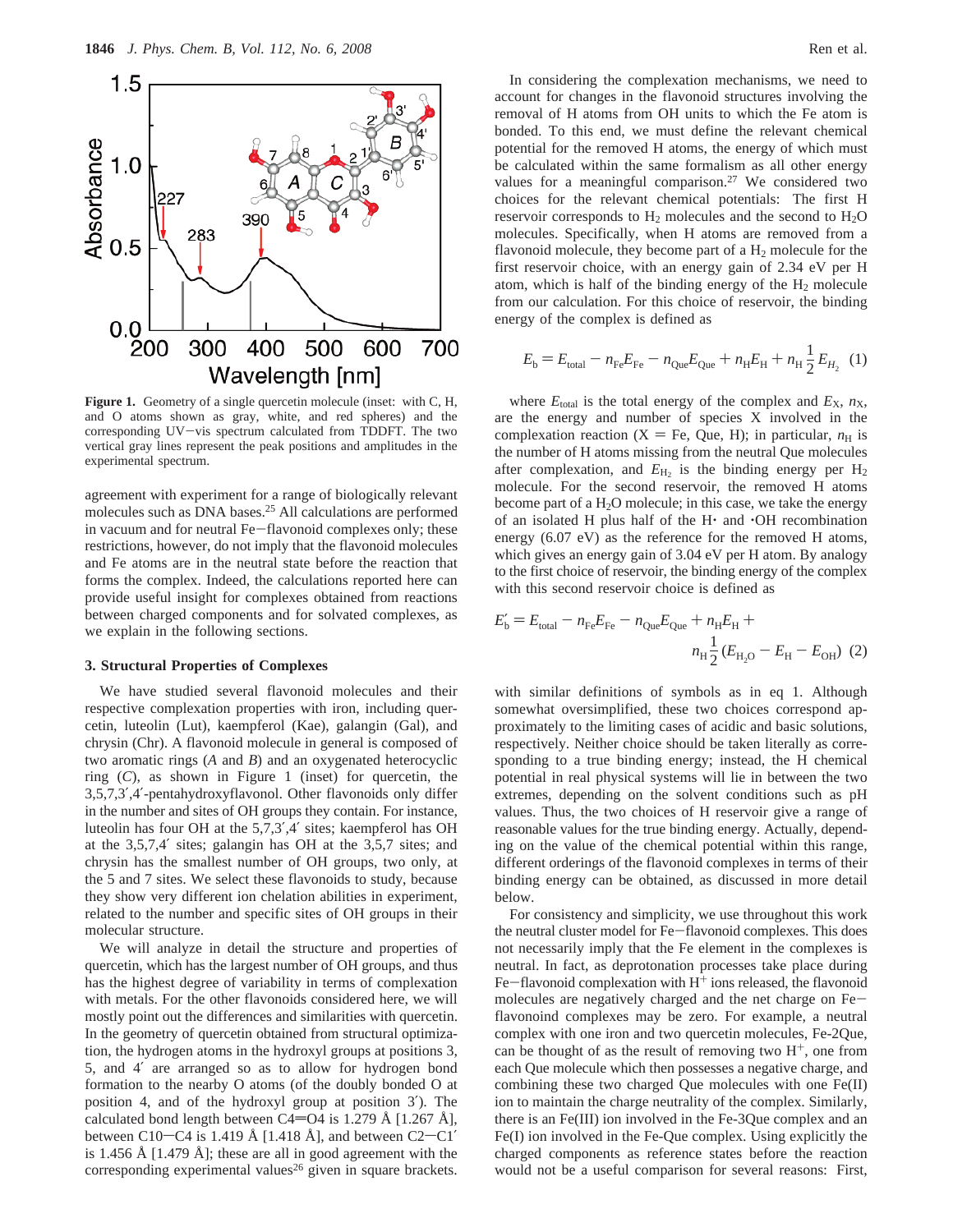

**Figure 2.** Configurations of different Fe and quercetin complexes. (a) Fe-Que with Fe at the 3-4 site; (b) Fe-Que with Fe (shown as a purple sphere) at the 4-5 site; (c) Fe-Que with Fe at the  $3'_{H}$ -4' site; (d) Fe- $2Q$ ue in  $P_R$ , a planar structure with reflection symmetry; (e) Fe-2Que in  $P<sub>I</sub>$ , a planar structure with inversion symmetry; (f) Fe-2Que in  $O$ , a structure with the two molecules on orthogonal planes; (g) Fe-3Que with Fe having six covalent bonds. In  $d-g$ , the Fe atom is at the 3-4 site of each molecule.

since solvated molecules are the most interesting for realistic comparison to experiments, the charged states in solution could be strongly screened by hydration shells or neutralized by counterions. Second, DFT calculations are problematic when dealing with systems with large charge, for which energy and structural parameters are less accurate than those for neutral systems. Third, even if we had considered charged systems, charge localization cannot be strictly enforced in DFT calculations, and the excess charge most probably is distributed over several atoms of the complex, making the identification of charged components in the complex impossible. The neutral system adopted here provides a natural, simple, and consistent way to describe the relative stability of iron-flavonoid complexes, especially when trying to implicitly account for possible solvent effects.

Mass spectrometry experiments revealed a number of possible stoichiometries for iron-flavonoid complexes ranging from 1:1 to 1:3.28 We considered all of these complexes with different relative iron-flavonoid concentrations. For a single flavonoid molecule, there are several possible sites that could bind an iron atom. We classify the chelation sites by the binding energy calculated using the first choice of reservoir for the removed H atoms (H2 molecules) and discuss implications for using the second choice below. The most favorable ones are shown in Figure  $2a-c$  for quercetin. The corresponding binding energy is 2.09, 1.87, and 1.64 eV per complex (see Table 1,  $E_b$ ), respectively, relative to a free iron atom, a free quercetin molecule using our first choice of reservoir  $(H_2)$  molecules) for the removed H atoms. These results indicate that the preferred site for Fe chelation is the 3-hydroxyl and 4-carbonyl group (denoted as the 3-4 site in the following; the same simplification applies to other cases). The attachment of the Fe atom to the molecule breaks the double bond of the 4-carbonyl group and deprotonates the 3-hydroxyl group to form the two Fe-O bonds.

**TABLE 1: Energies and Structural Parameters for Different Fe**-**Flavonoid Complexes***<sup>a</sup>*

| complex   | site                | $E_{\rm b}$ (eV) | $E'_{b}$ (eV) | N              | $d(\AA)$ |
|-----------|---------------------|------------------|---------------|----------------|----------|
| Fe-Que    | $3 - 4$             | 2.086            | 2.785         | 2              | 1.99     |
|           | $4 - 5$             | 1.870            | 2.569         | $\mathfrak{2}$ | 1.95     |
|           | $3'_{\text{H}} -4'$ | 1.639            | 2.338         | $\overline{2}$ | 2.01     |
|           | $3' - 4'_{\rm H}$   | 1.624            | 2.323         | $\overline{2}$ | 2.02     |
|           | $3' - 4'$           | 1.426            | 2.823*        | $\overline{2}$ | 1.90     |
|           | 3'                  | 1.364            | 2.063         | 1              | 1.80     |
|           | 4'                  | 1.367            | 2.066         | 1              | 1.81     |
|           | 7                   | 1.265            | 1.964         | $\mathbf{1}$   | 1.77     |
| $Fe2-Que$ | $3-4;3'_{H}-4'$     | 3.585            | 4.982         | 4              | 2.00     |
|           | $3-4:3'-4'_{H}$     | 3.546            | 4.943         | 4              | 2.01     |
|           | $3-4:3'-4'$         | 3.370            | 5.466*        | 4              | 1.91     |
| Fe-Lut    | $4 - 5$             | 1.873            | 2.572         | 2              | 1.92     |
|           | $3'_{H}$ -4'        | 1.667            | 2.366         | $\overline{2}$ | 2.02     |
|           | 7                   | 1.324            | 2.023         | 1              | 1.79     |
|           | $3' - 4'$           | 1.191            | 2.588*        | 2              | 1.85     |
| $Fe2-Lut$ | $4 - 5;3'_{H} - 4'$ | 3.495            | 4.892         | $\overline{4}$ | 1.96     |
| Fe-Kae    | $3 - 4$             | 2.093            | 2.792         | $\overline{c}$ | 2.00     |
|           | $4 - 5$             | 1.877            | 2.576         | $\overline{2}$ | 1.96     |
|           | 7                   | 1.326            | 2.025         | 1              | 1.80     |
|           | 4'                  | 1.323            | 2.022         | 1              | 1.80     |
| Fe-Gal    | $3 - 4$             | 2.056            | 2.755         | $\overline{c}$ | 2.01     |
|           | 4-5                 | 1.842            | 2.541         | $\overline{c}$ | 1.93     |
|           | 7                   | 1.316            | 2.015         | 1              | 1.79     |
| Fe-Chr    | 4-5                 | 1.880            | 2.579         | $\overline{c}$ | 1.93     |
|           | 7                   | 1.290            | 1.989         | 1              | 1.80     |
|           |                     |                  |               |                |          |

*a* Iron binding energy  $(E_b \text{ and } E'_b)$ , with respect to different reservoir choice for the removed H atoms, see text), number of Fe-O bonds  $(N)$ , and average Fe-O bond length  $(d)$  are listed. H atoms are removed from the OH binding sites unless denoted with a subscript H. The cases in which the choice of reservoir makes a difference in the ordering of the binding energy are marked by an asterisk.

The next site is the 4-carbonyl-5-hydroxyl group (denoted as the 4-5 site). Fe chelation at the 4-5 site is not only thermodynamically less stable, but also less likely because of kinetics: deprotonation of the 5-OH group requires 0.5 eV more energy than deprotonation of the 3-OH group. After Fe binding at 3-4, deprotonation of the 4-5 site cannot bind another Fe because of steric repulsion.

The next available site is the 3'-4' site. Here, either one or both H atoms can be removed from the 3′- and 4′-hydroxyls, denoted as  $3'_{H}$ -4',  $3'$ -4'<sub>H</sub>,  $3'$ -4' sites, respectively, in Table 1. The subscript H represents H atoms not removed from the corresponding site, for instance, Fe binding at the  $3'_{H}$ -4' site is shown in Figure 2c. Leopoldini et al.<sup>17</sup> calculated several Fe-(II)-Que complexes and found that Fe binding at 3′-4′ site is  $0.5-1.0$  eV less stable than binding at the 3-4 and 4-5 sites, with the 3-4 site being the most stable after the complex is hydrated by 2-4 water molecules. Our results also suggest that binding at the 3-4 site is stronger than at the 3′-4′ site: for complexes containing one Fe, the Fe-Que binding strength at different sites has the order  $3-4 > 4-5 > 3'-4'$ , while for complexes containing two Fe atoms, the complex with one Fe bound at the 3-4 site and the second Fe at the 3′-4′site has a binding energy (3.4-3.6 eV**)** which is considerably smaller than twice the binding energy of the one-Fe complex with Fe bound at the 3-4 site ( $2 \times 2.1 = 4.2$  eV). However, we note that using the second choice of reservoir for the removed H atoms could result in different ordering in binding energy. The binding energy calculated by using  $H_2O$  as the H reservoir is also listed in Table 1  $(E'_b)$ . The biggest change using this choice of reservoir is that the 3′-4′ site with two H atoms removed now becomes slightly more favorable than the 3-4 site. The three cases where this happens are marked by an asterisk in Table 1. The ordering in binding energy and the relative stability of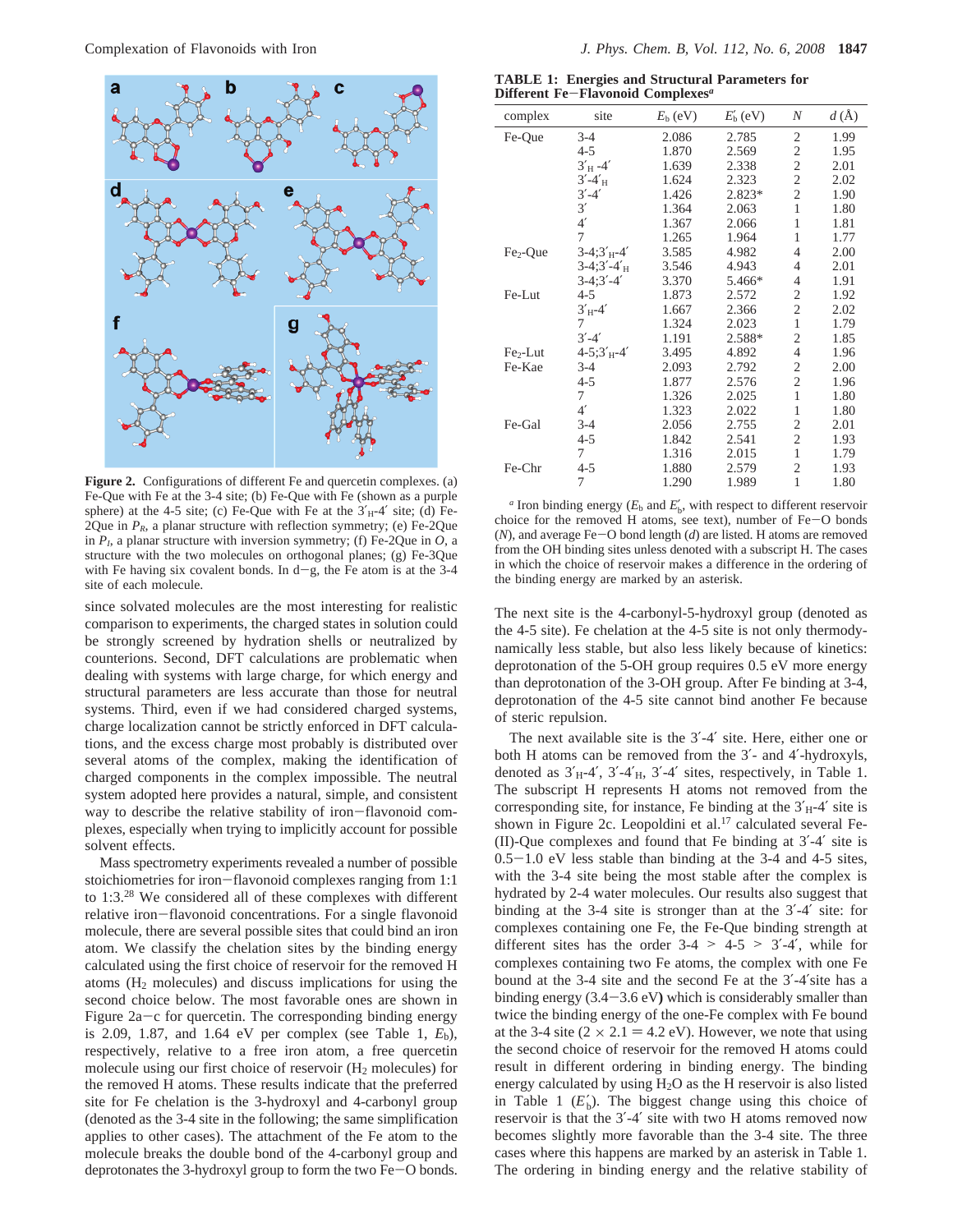complexes remain unchanged, when the same number of removed H atoms is involved.

Other possible chelation sites, such as the 7-hydroxyl, have a lower binding energy ∼1.3 eV per complex. The 1-oxygen and 4-carbonyl have much lower binding energies  $( $0.4 \text{ eV}$ )$ and will not not be considered further. Experimental measurements of <sup>1</sup>H nuclear magnetic resonance (NMR) spectra<sup>18</sup> show that the signal for the proton of the 3-OH group disappears after the Fe-Que complex is formed, which confirms the importance of the 3-hydroxyl-4-carbonyl site (Figure 2a) as the preferred site for Fe chelation. This is consistent with our calculations which give the largest binding energy and a lower deprotonation barrier for this site, with the first choice of reservoir for removed H atoms.

Interestingly, the preference of the 3′-4′ site over the 3-4 site at lower H chemical potential reconciles the current contradiction in the literature about Fe chelation sites: Some studies report that the  $3'$ -4' site is the first chelation site.<sup>29</sup> This must be due to different solvent conditions (acidic or basic), according to our calculations. Water molecules and other solvent molecules could have a strong influence on the complex structure and stability,<sup>17</sup> but most likely their contribution will be averaged out for complexes of the same size because of thermal fluctuations.

The same trends apply for complexation of other flavonoids (Lut, Kae, Gal, and Chr) with Fe. Our results show that, for all flavonoids investigated, the Fe binding energies are around 2.06-2.09 eV for the 3-4 site, and 1.84-1.88 eV for the 4-5 site, 1.6 eV for the  $3'_{H}$ -4' site or the  $3'$ -4'<sub>H</sub> (with one H remaining on the 3′ or 4′ hydroxyl sites), and less than 1.3 eV for other sites, using the first H reservoir. This suggests that there is a universal trend for Fe-flavonoid complexation: the 3-4 site is the most favored site if present; otherwise the 4-5 site also binds Fe strongly, given that the deprotonation barrier would be overcome. Only one of these two sites can bind a Fe because of steric repulsion. The comparison of energy and structural characteristics of these complexes contained in Table 1 leads to the following ordering in Fe chelation ability:

$$
Que > Lut > Kae > Gal > Chr
$$

which agrees with experiments.<sup>6,30,28</sup> Accordingly, when we consider complexes with more than one flavonoid molecule, we will focus on Fe-Que complexes with Fe bound at either the 3-4 or 4-5 sites.

The complexation process can continue at higher quercetin concentration. At the ratio of  $Fe/Que = 1:2$ , we considered three highly symmetric structures shown in Figure 2d-f. In the first, the two molecules are coplanar, and there is a reflection symmetry plane perpendicular to the plane of the molecule and passing through the position of the Fe atom; in the second, the two molecules are also coplanar, and there is inversion symmetry in the plane with respect to the position of the Fe atom; in the third, the planes of the two quercetin molecules bound by a single Fe are orthogonal to each other. The three geometries are denoted as  $P_R$ ,  $P_I$ , and  $O$  symmetry, respectively. The binding energies for Fe in these three structures, per complex, are 4.69 eV for the  $P_R$  structure, 4.72 eV for the  $P_I$  structure, and 4.78 eV for the *O* structure. The difference of binding energy suggests that the spatial symmetry plays a role in the Fe complexation process: the quercetin molecules prefer to be arranged on orthogonal planes. Furthermore, the binding energy in the same structure but with Fe bound at the 4-5 site is smaller by 0.36 eV per complex, indicating that in the complexes containing two quercetin molecules the 3-4 chelation site is again

preferred. These results are in general agreement with ref 17: for instance, the orthogonal complex is favored over planar complexes in vacuum. There exist also certain differences between our results and those of ref 17: for instance, the 4-5 site was found to be favorable for Fe chelation in the charged systems, while with water hydration the 3-4 site is again preferred. These differences are attributed to different charge states in the two calculations and to solvent effects, both of which may not be satisfactorily treated within DFT.

We also considered a complex with three quercetin molecules bound to a single Fe atom. The chelation site for all three molecules was chosen to be the 3-4 site, consistent with our results for the complexes containing one- and two-quercetin molecules. In the three-Que complex, the planes of the three molecules are mutually perpendicular, as shown in Figure 2g. In this structure, Fe is bound to the quercetin molecules by six Fe-O bonds in an octahedral configuration. The calculated binding energy of 6.47 eV per complex indicates that this structure is of stability comparable to that of the one- and two-Que complexes. However, the binding strength is the strongest in the two-Que complex, with an energy of 2.39 eV per Que molecule, compared with 2.16 eV per Que here in the three-Que complex, and 2.09 eV in the one-Que complex. The Fe-O binding strength may be modified in the presence of water molecules, but we expect this to be a small change because the  $Fe-H<sub>2</sub>O$  bond is relatively weaker than the covalent bonds between Fe and O responsible for the binding energies compared here. This is consistent with experimental observations in the mass spectrometry, where metal-flavonoid complexes of stoichiometry 1:2 are usually preferred.28 We investigated the possibility of a four-Que complex, but for this case, we find that the binding energy falls to a rather low value of 4.58 eV per complex (1.14 eV per Que), making this structure unlikely to occur. From these results, we conclude that the Fe ions are chemically saturated when bound to three quercetin molecules. The high stability of Fe-3Que complex may have important and profound biological significance, as was revealed in a recent study that protection against intracellar DNA damage in the presence of peroxides dies when the Fe/Que ratio is larger than 1:3.12 We will return to this issue in the next section.

### **4. Optical and Electronic Properties**

In experiment, the optical absorption of the molecules is used to identify changes in their structure, such as complexation with metal atoms. To address this issue, we calculate the optical properties of quercetin and its various complexes with Fe using TDDFT. The free quercetin molecule exhibits two major absorption bands as indicated in Figure 1. The first peak is at 390 nm and the second one at 283 nm. The primary peaks in the measured UV-vis spectra are at 372 and 256 nm.<sup>18,16</sup> Our calculation for the optical absorption of quercetin is in good agreement with the experimental values, as shown in Figure 1.

For the Fe/Que  $= 1:1$  complex, the first absorption bands are red-shifted relative to the free quercetin molecule, as shown in Figure 3: the first two peaks are at 474 and 290 nm. In complexes with more quercetin molecules, the first absorption peak is almost at the same position at 470-480 nm, but the intensity is gradually enhanced with quercetin concentration. In addition, the relative intensity of the shoulder at 410 nm decreases, and the second band at around 300 nm shifts to longer wavelength. These intensity changes can be used to identify different stoichiometries of the Fe-Que complex. The intensity change for peaks at 470 and 410 nm is a result of the fact that the 470 nm peak involves only transitions localized on the Que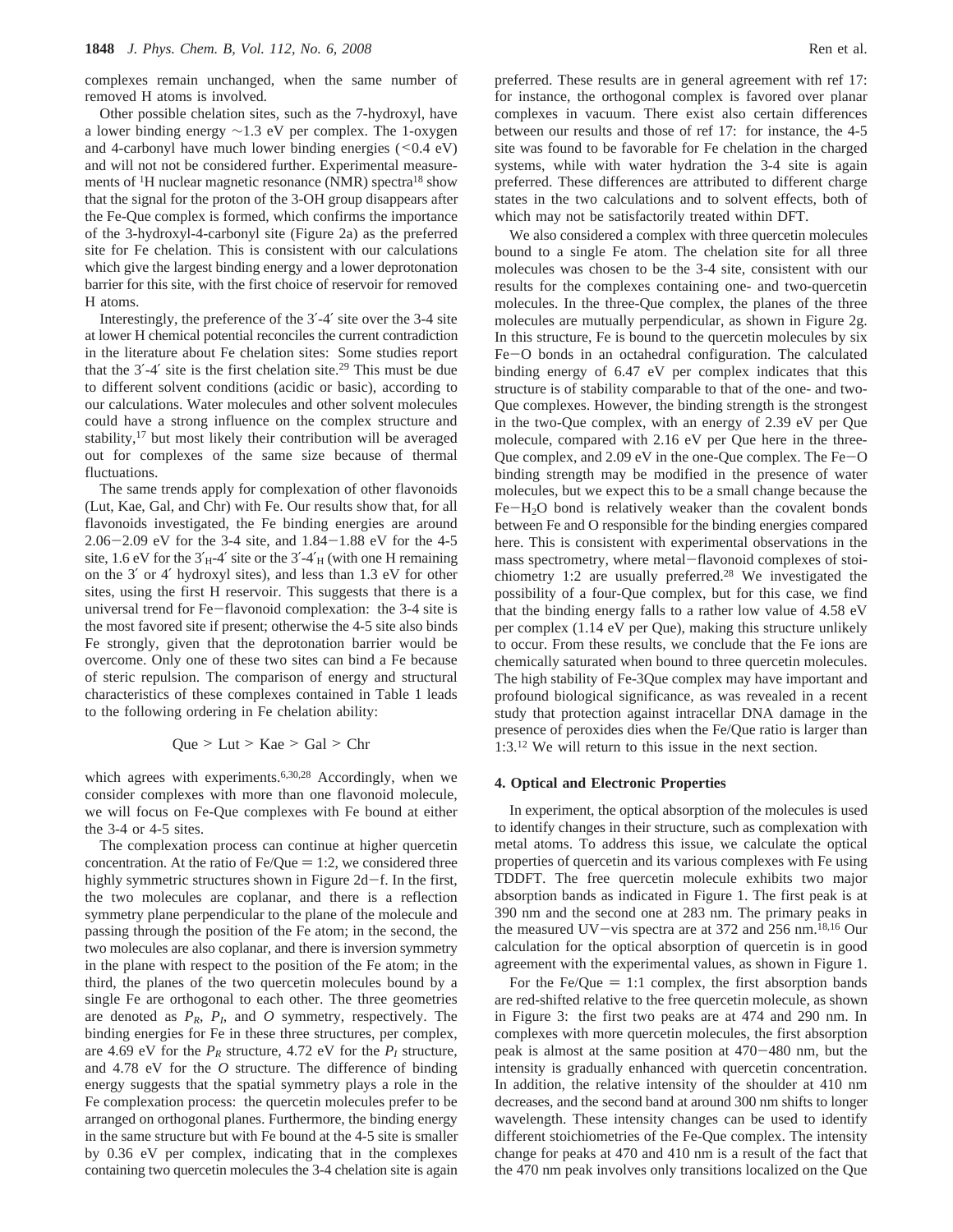

**Figure 3.** UV-vis spectra of different Fe-quercetin complexes. The ratio of Fe/Que concentration ranges from 1:1 to 1:3. The two vertical gray lines represent experimental peaks. *PI*: planar geometry with inversion symmetry. *O*: orthogonal geometry (see text).

molecules while the 410 nm shoulder is due mainly to contributions from the Fe-Que interactions. As a result, the increase of the number of Que molecules in the complex introduces a larger and sharper peak at 470 nm, so that the overall shape of the spectrum for  $Fe/Que = 1:3$  resembles more that of a pure Que molecule, although the first peak has been shifted from 390 to 470 nm. All of the above results are for complexes with Fe bound at the most stable 3-4 site. We have also calculated the complex with Fe at the 3′-4′ site, which gives very similar spectrum as that in Figure 3. In experiments,<sup>18</sup> the corresponding bands of quercetin shift to 430 and 268 nm, respectively, after Fe binding. Although the difference of 40 nm between theory and experiment for the first peak position may appear large, it corresponds to an error of 0.2 eV in the excitation energy, which is within the typical accuracy of TDDFT.25 Furthermore, the peak in experiment is likely to be a superposition of the peak at 470 nm and the shoulder at 410 nm, because of limited resolution. Most importantly, the general trends in peak positions and intensities upon complexation found through our calculations are in agreement with experimental observations, lending further support to the theoretical analysis presented here.

To elucidate the nature of the absorption peaks and the reasons for their shifts upon complexation, we analyze the electronic structure of the quercetin molecule and its complexes with Fe. The peak at 390 nm in the quercetin absorption spectrum is attributed to electronic excitations from the highest occupied molecular orbital (HOMO) of quercetin to the lowest unoccupied molecular orbital (LUMO). The wavefunctions of these states are presented in Figure 4. The HOMO and LUMO are primarily composed of linear combinations of 2p*<sup>z</sup>* orbitals belonging to the C and O atoms: the HOMO comprises mainly *π* bonding combinations while in the LUMO the antibonding combinations dominate. The HOMO is more localized at the *C* and *B* rings but the LUMO is delocalized from the *B* ring to the  $C2-C1'$  bond and from the  $C2-C3$  bond of the  $C$  ring to the C3 $-C4$  and C4 $=$ O4 bonds. Therefore, the first absorption band has  $\pi \rightarrow \pi^*$  character. The change of wavefunction distribution also indicates that the first band has contributions from both the *B* and *C* rings.



Figure 4. Density of states of the quercetin molecule (dashed line) and the Fe-Que complex (solid line), for the configuration shown in Figure 2a. The upper panels show the corresponding wavefunctions of these orbitals. The dotted vertical line indicates the Fermi level. Arrows indicate the majority ( $\uparrow$ ) and minority spin component ( $\downarrow$ ).

Compared to the free quercetin molecule, the HOMO of quercetin in the Fe-Que complex is more delocalized spreading over the C2-C3-C4 atoms, because of the presence of Fe. It is worth noting that the longest wavelength band for the Fe-Que complex is not the transition from the HOMO to the LUMO states of the Que molecule. There exist two singly occupied molecular orbitals (SOMO) between the quercetin-related HOMO and LUMO states (Figure 4). These two states correspond to the 4s orbital of the Fe atom, for the majority spin, and the 3d*<sup>z</sup>* <sup>2</sup> orbital for the minority spin. Consequently, the first absorption band should be around 1920 nm, which corresponds to transitions between the SOMO orbitals related to the bound Fe atom and the LUMO state of the Que complex. However, this band will have very small intensity and will be difficult to detect in experiments. As a result, the first band at  $\sim$ 430 nm in experimental UV-vis spectra reflects the transition between the HOMO and LUMO states associated with quercetin, as they have been modified by the presence of the Fe atom. Previously, this peak was usually assigned to the ligand-to-metal charge transfer (LMCT) transition;<sup>17</sup> we argue here that it is not the case because the LMCT peak would be at longer wavelength. This is also evidenced by the fact that the three-Que complex shows the same peak though it does not invoke any LMCT peaks as all Fe bonds are saturated. As the position of states shown in Figure 4 makes clear, complexation with Fe moves the HOMO and LUMO states of quercetin closer in energy which accounts for the observed red shift in the first absorption peak discussed earlier.

In contrast to the two SOMO states described above, which are close to the Fermi level, other orbitals of Fe form occupied states located at 3.3-4.2 eV below the Fermi level, as shown in Figure 5. For the majority spin, there is one state at  $-3.80$ eV relative to the Fermi level, with Fe  $3d_{xy}$  and  $3d_{z}$ <sup>2</sup> character and localized at the *A* and *C* rings of the complex; another state at  $-3.30$  eV with  $3d_x^2-y^2$  and  $3d_z^2$  character is localized on the *R* and *C* rings. For the minority spin, one state at  $-4.21$  eV has *B* and *C* rings. For the minority spin, one state at  $-4.21$  eV has  $3d_x^2-y^2$  and  $3d_{xy}$  character and is localized in the *A* and *C* rings  $3d_x^2-y^2$  and  $3d_{xy}$  character and is localized in the A and C rings<br>while another at  $-3.62$  eV has  $3d_x^2-y^2$  and  $3d_z^2$  character and is<br>localized on the B and C rings. These states contribute to the localized on the *B* and *C* rings. These states contribute to the transitions around 300 nm in the absorbance spectra of the complexes (see Figure 3). We also found that, for the Fe-2Que complex, only one SOMO state exists between the HOMO and LUMO and that no such state exists for the Fe-3Que complex,